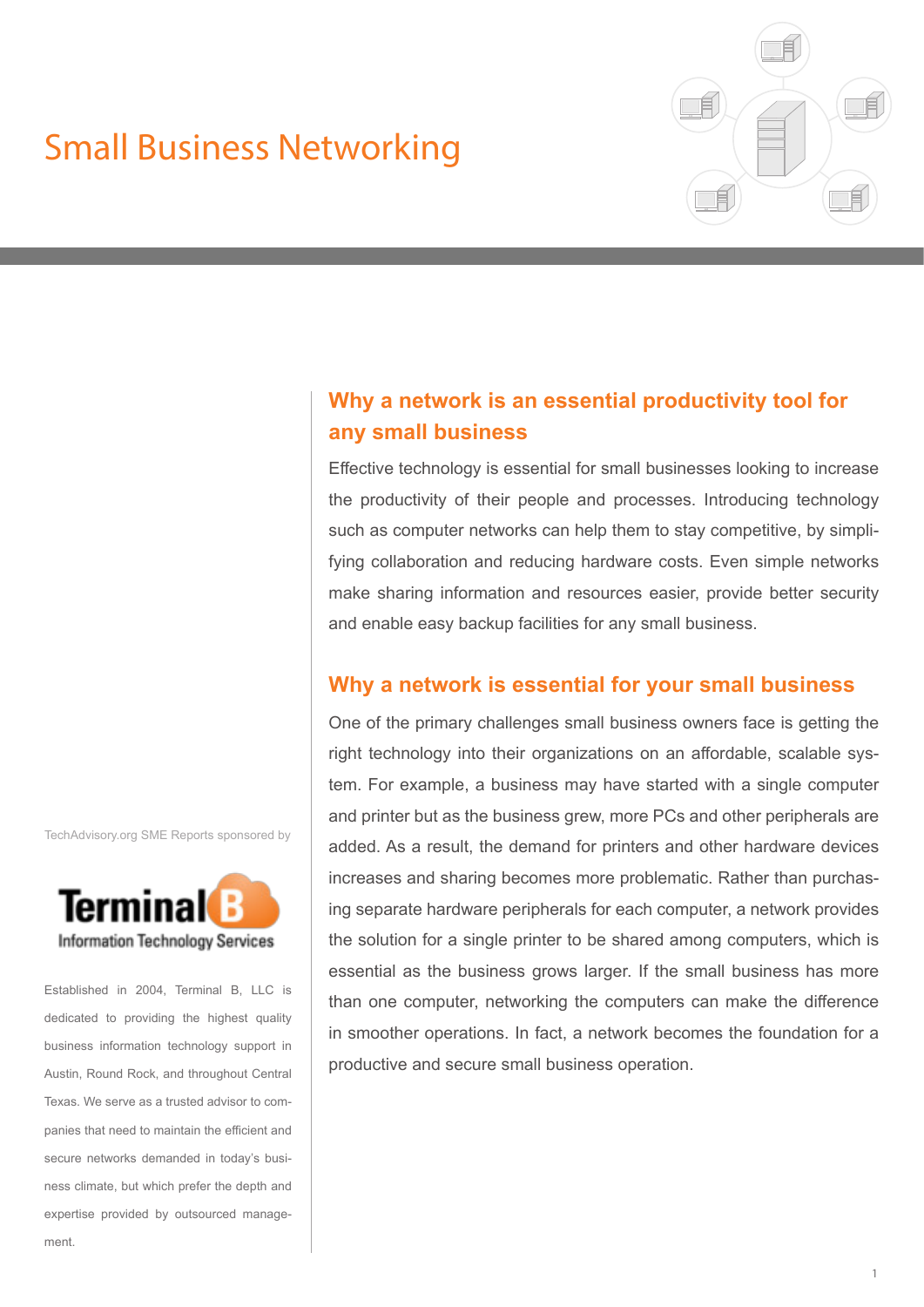## **What is a network?**

A network is a system containing any combination of computers, printers, fax machines, data storage, audio or visual display devices, or telephones interconnected by cables used to transmit or receive information.

# **Two Types of Networks: Peer-to-Peer and Client/Server Peer-to-Peer networking**

A peer-to-peer network is the most basic type of network that allows multiple users to share information or resources such as printers and scanners. In a peer-to-peer network, each computer is connected directly to the other computers with each treated equally on the network. Each computer can share resources or information with any other computer on the network without a centralized computer or server. In this type of network, each connected computer has an equal responsibility and role.



Figure 1: Peer to Peer Network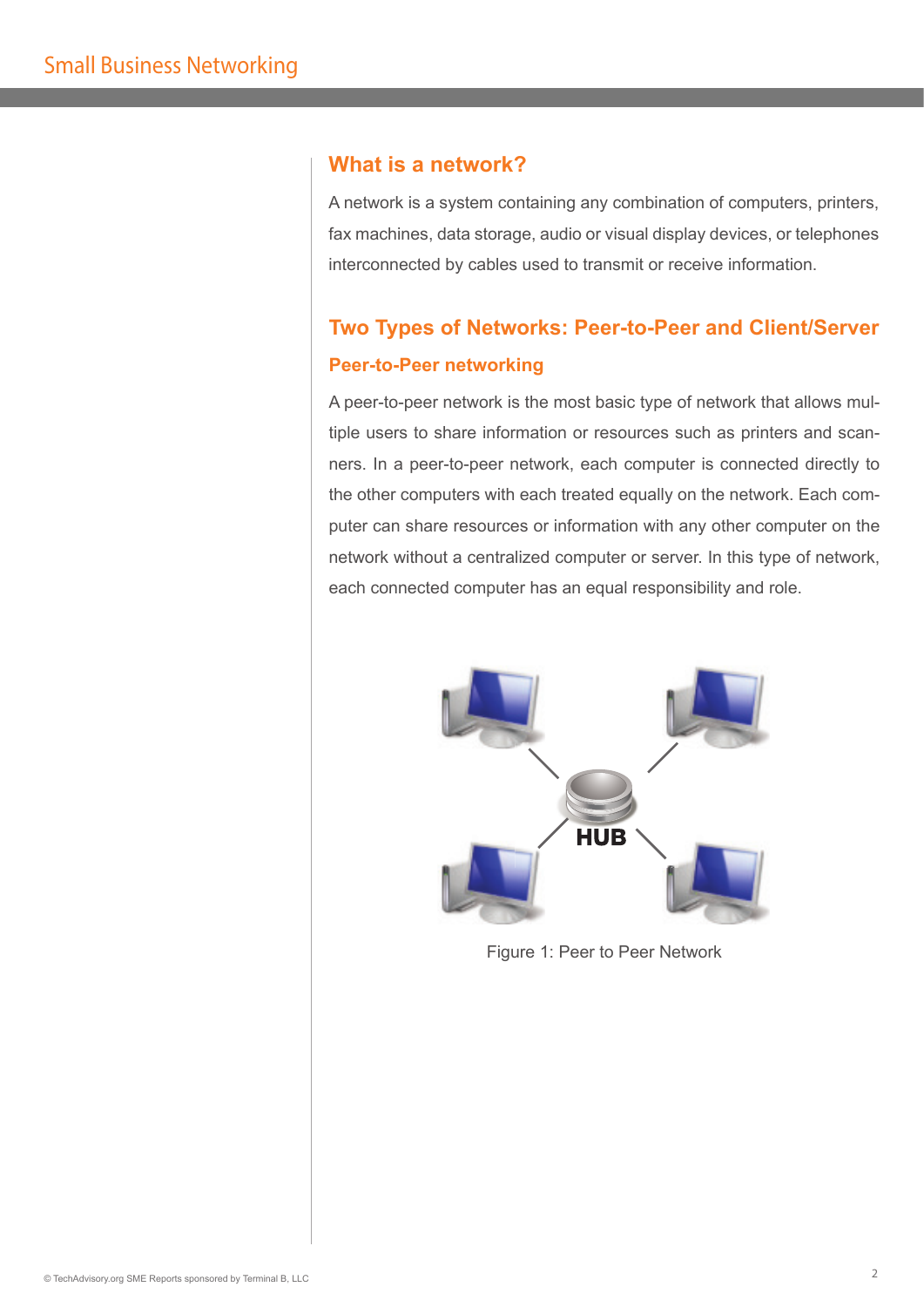#### **Client/Server networking**

In a client-server network, all computers are connected to the server or centralized computer. A single computer called a server is used to manage the entire network and stores shared information in a central location. Servers are run with specific server software designed to manage the computer network and serve as a central place to store data. The clients in the network can be an individual computer, printer, scanner or any other device. The server software performs specific tasks such as file sharing, printer sharing, connecting multiple users to the Internet or sending and receiving emails for each of the network's clients.



Figure 2: Client/Server Network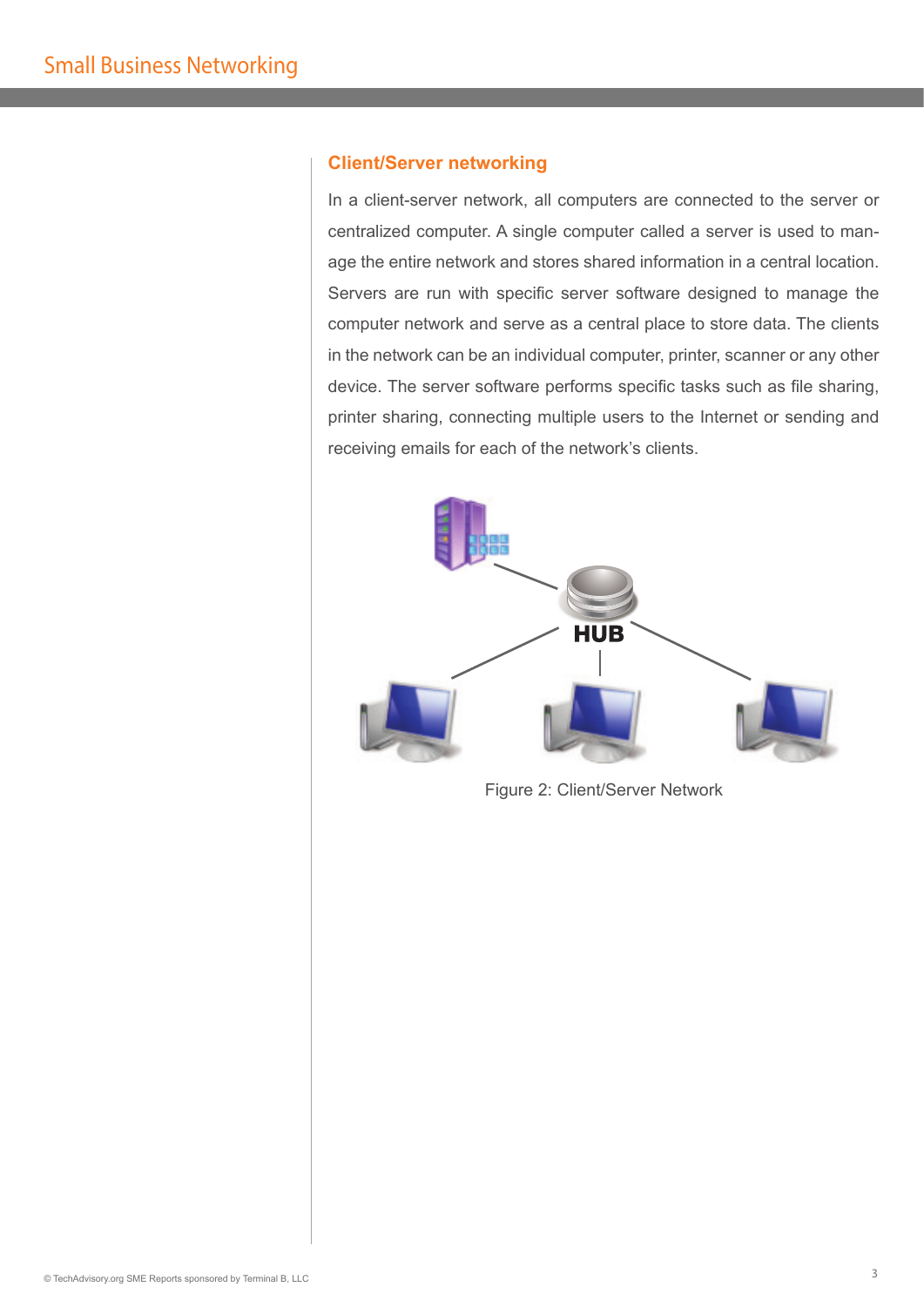### **Peer-to-Peer vs. Client/Server Network**

Both of these networks serve the same purpose of allowing multiple users to share and exchange information and resources with each other. But the functions and benefits differ greatly.

Peer-to-Peer networks are simple to configure, easy to install and are certainly a low-cost solution; but they are very limited in the functions they can perform. For example, peer-to-peer networks have no centralized location to store the information because the information and resources are shared from one computer to another. In the event one computer shuts down, other computers cannot access the data stored in that computer.

One major downside of this type of network is that it has no centralized security safeguards so it is relatively insecure. Anybody connected to the network can get access to PCs with few security concerns. Plus, if you have more than five or so PCs on the network, performance dwindles and things have the tendency to move slowly.

Client/Server networks can remarkably improve business performance because of the different functions it can perform. The server can back up information, saving time and preventing data loss as well as providing security for information. A server acts as the single centralized unit for the whole of the network, so Internet connectivity can be easily monitored and controlled. Another advantage is that performance of computers improves because computers aren't bogged down by functions such as storing large amounts of data for other computers. This allows the client computers to run faster. Besides this, in a client/server network there is a single point of access for the entire network - so users are not dependent on each others' computers as they are in a peer-to-peer network. Servers also increase the security of vital data like financial information, by allowing controlled access to different users. So, if the small business has more than five computers, then centralizing the network on a server allows the small business owners to have tools and services that can help to attain impressive time and cost savings.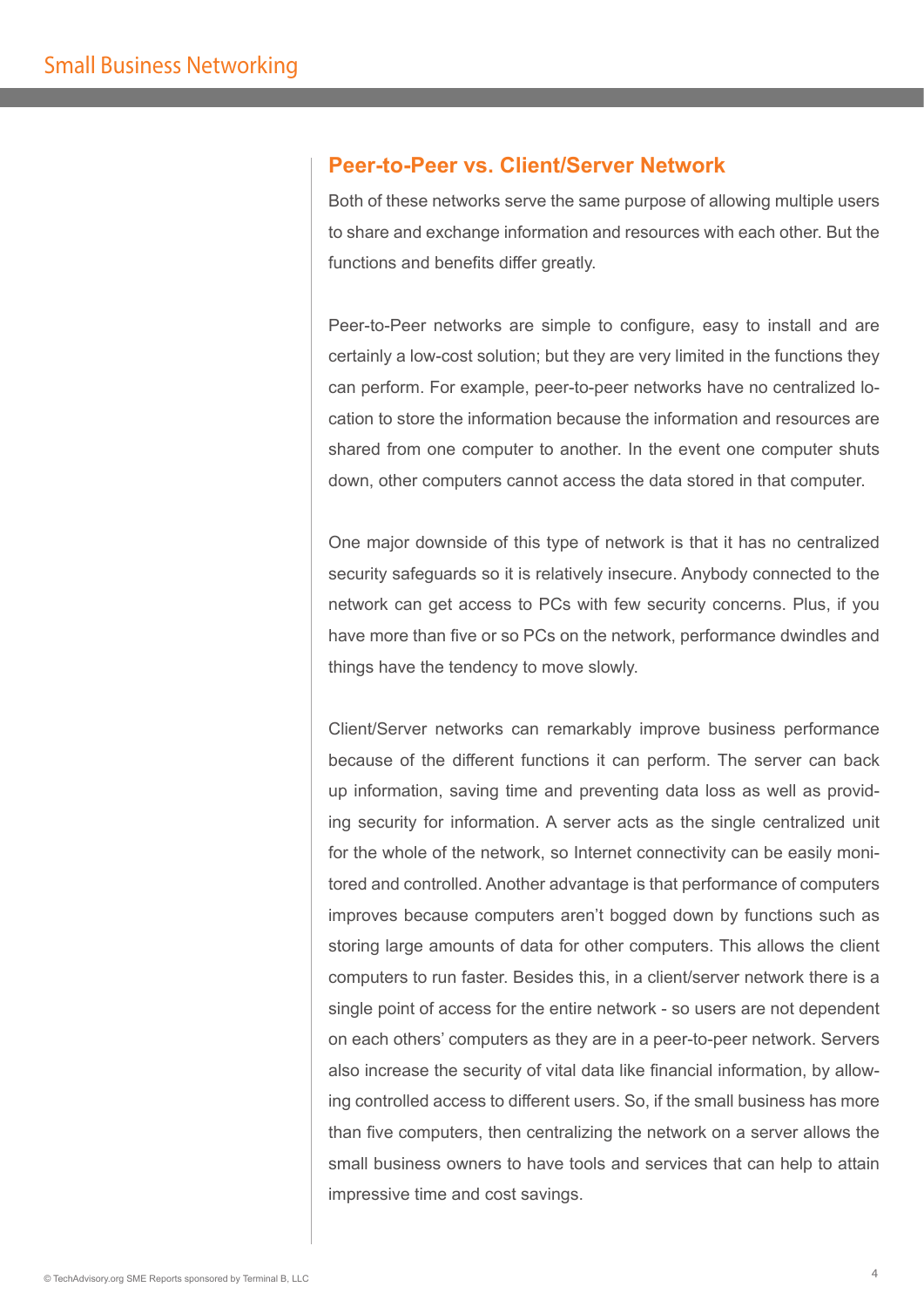# **6 Ways a Network Can Influence Small Business Performance**

**Collaboration:** A network allows employees to share and exchange information. A network provides access to variety of tools by which employees can communicate with each other. It also offers collaboration features and allows multiple users to contribute to a single document, which is otherwise not possible with individual computers.

**File sharing:** A network makes it possible to access a file stored on another computer. Multiple users can share same files so it eliminates the need for creating and managing multiple versions.

**Printer/Fax sharing:** Several computers can share the same printer or fax machine if computers are connected through a network. As a result, there is no need for buying and connecting separate printers and devices to every company computer.

**Data protection:** Backing up data is essential for a business to prevent the loss of valuable information. With a network, it becomes routine and secure to back up the company data - which is ready for retrieval when necessary.

**Shared Internet access:** With a network it becomes possible to share a single Internet connection among multiple computers. In-house email systems can also be easily implemented with a client/server network.

**Increases the productivity, reduces costs and saves time:** When a small business has a computer network, it increases the productivity of employees and reduces costs. With a network, multiple employees can share company resources such as printers, fax machines or any other hardware devices. Plus, multiple users can access the Internet at the same time. Consequently, the hardware costs of the company are reduced and the productivity of employees is increased. A network also helps save time by providing easy backup solutions.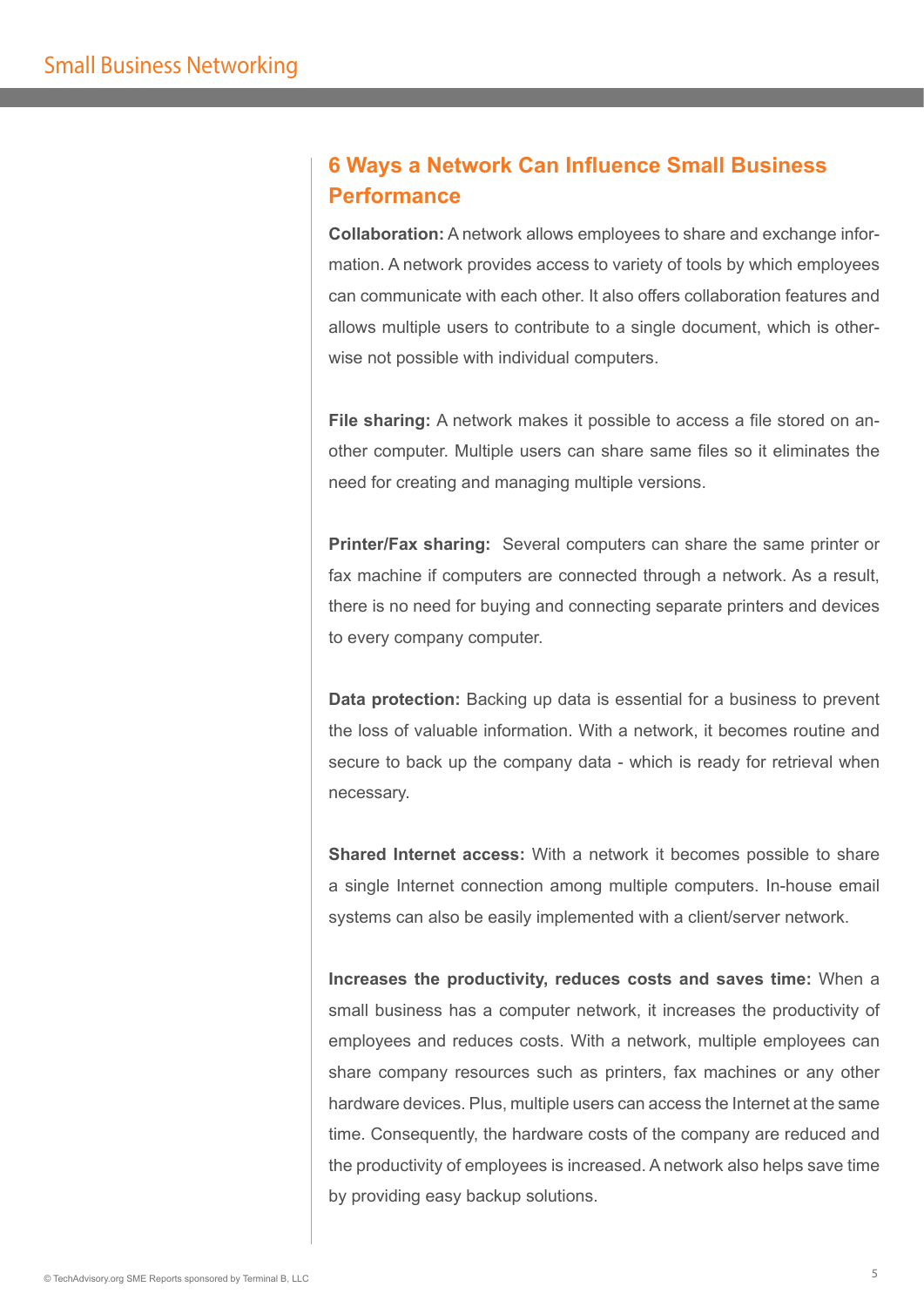...The Forbes study has shown that average payback period of server network ranges from 2.4 to 4.9 months.  $\overline{\phantom{a}}$ 

"...The Forbes survey concluded that server networks are helping smaller firms extend their geographic reach,find new customers, and increase revenues while holding costs steady or decreasing them. "

# **Payback Period of Network**

Small business owners can reap enormous benefits by networking their computers. But sometimes concerns about hardware, software and installation costs of networks (particularly client/server networks) become a main deterrent in the adoption of this technology. But the network technology starts paying for itself quickly in the form of increased employee productivity and reduced operating costs.

According to a study conducted by Forbes\*, small business owners are quickly recovering investments and realizing enormous benefits from server technology. Small businesses using server networks find that their employees can now perform an average of 20 percent more revenueproducing tasks. The study has shown that the average payback period of server network ranges from 2.4 to 4.9 months. Most small businesses were able to recover their hardware and software investments in less than 2.5 months. The survey concluded that server networks are helping smaller firms extend their geographic reach, find new customers, and increase revenues while holding costs steady or decreasing them.

# **Conclusions and Recommendations**

In conclusion, peer-to-peer networking is cheaper and easier to implement and maintain, but client/server networks can be much more useful for a small business as it leads to greater productivity, security and lower costs.